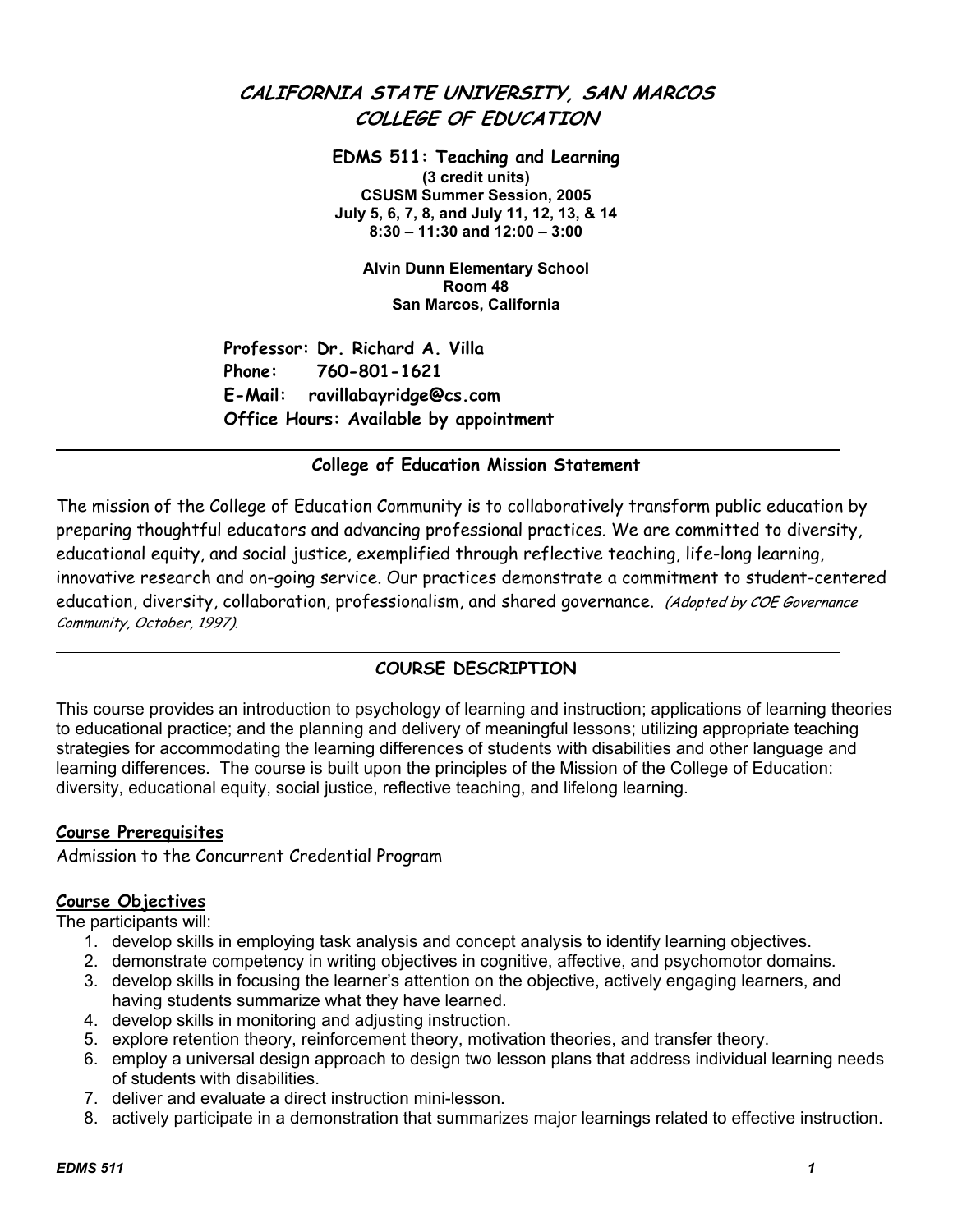# **Required Texts, Custom Reader, & Electronic Portfolio Registration<sup>1</sup>**

Cummings, C., Nelson, C., & Shaw, D. (2002). *Teaching makes a difference* (5th ed.) Edmonds, WA: Teaching Inc. (CM)

 Rosenberg, M., O'Shea, L. & O'Shea, D. (2005). *Student teacher to master teacher: A practical guide for educating students with special needs* (4th ed.) Upper Saddle River, NJ: Merrill. (RO)

Villa, R. & Thousand, J. (2005) Creating an Inclusive School (2<sup>nd</sup> ed.) Alexandria, VA: Association for Supervision and Curriculum Development. (VI)

Participants in EDMS 511 will be provided with a Custom Reader designed by the professor on the first day of class. The student will provide reimbursement for the cost of copying to the professor.

Task Stream Electronic Portfolio. Students must register and pay fee online prior to first class @ www.TaskStream.com (Register for 1 year minimum).

# **Authorization to Teach English Learners**

This credential program has been specifically designed to prepare teachers for the diversity of languages often encountered in California public school classrooms. The authorization to teach English learners is met through the infusion of content and experiences within the credential program, as well as additional coursework. Students successfully completing this program receive a credential with authorization to teach English learners.

(Approved by CCTC in SB 2042 Program Standards, August 02)

## **Teacher Performance Expectation (TPE) Competencies**

## **CALIFORNIA STANDARDS FOR THE TEACHING PROFESSION:**

- $\checkmark$  Assessing Student Learning
- $\checkmark$  Engaging and Supporting Students in Learning
- $\checkmark$  Planning Instruction and Designing Learning Experiences
- $\checkmark$  Creating and Maintaining Effective Environments for Student Learning

The course objectives, assignments, and assessments have been aligned with the CTC standards for Multiple Subject and Educational Specialist Level I Credentials. This course is designed to help teachers seeking a California teaching credential to develop the skills, knowledge, and attitudes necessary to assist schools and district in implementing effective programs for all students. The successful candidate will be able to merge theory and practice in order to realize a comprehensive and extensive educational program for all students. You will be required to formally address the following TPEs in this course:

 $\overline{a}$ <sup>1</sup> *Students are expected too bring all required texts and the Custom Reader to each class.*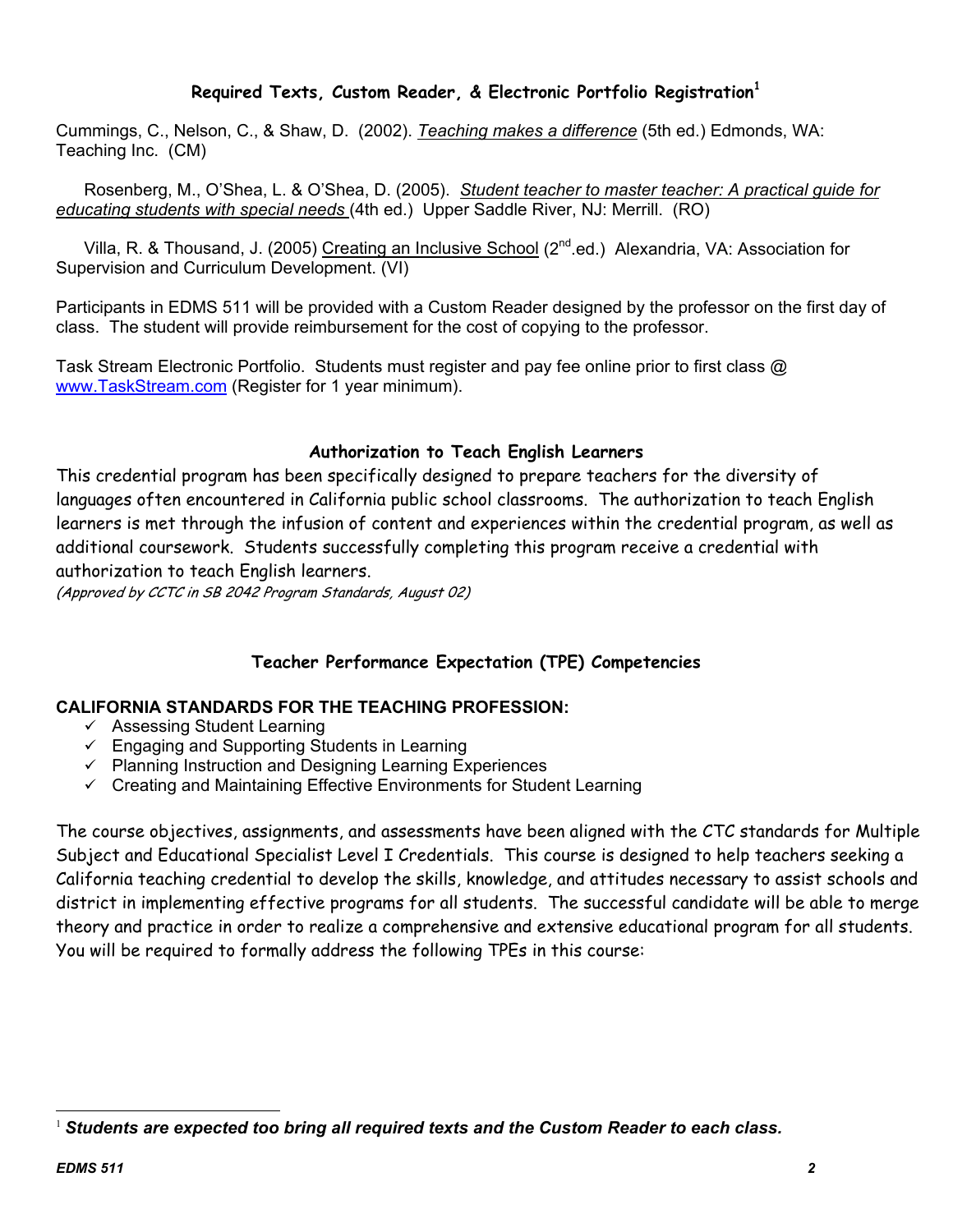# **CALIFORNIA TEACHING PERFORMANCE EXPECTATIONS:**

# **This course responds to the Teaching Performance Expectations listed below. Participants will respond to TPE 9 and one other TPE of their choice in the electronic portfolio.**

Candidates for the Multiple Subject Credential will:

- 1. Monitor and support student learning during instruction (TPE 2)
- 2. Use, interpret, and give feedback on formal and informal assessment measures (TPE 3)
- 3. Make content accessible to all learners (TPE 4)
- 4. Ensure the active and equitable engagement of all students in the learning process (TPE 5)
- 5. Employ developmentally appropriate teaching practices to all learners (TPE6 a-d)
- 6. Demonstrate the ability to identify and design effective instruction for the needs, abilities, and development of all children and adolescents (TPE 8)
- 7. Plan and design learning experiences for children and adolescents that include goals, strategies, activities, materials, including technology, that coordinate effectively with academic content and the needs, abilities, and development of all children and adolescents (TPE 9)
- 8. Demonstrate the ability to maintain effective social environments for student learning by including positive behavior supports and addressing social and emotional development of students in a classroom management plan (TPE 11)

# **College of Education Attendance Policy**

Due to the dynamic and interactive nature of courses in the College of Education, all students are expected to attend all classes and participate actively. At a minimum, students must attend more than 80% of class time, or s/he may not receive a passing grade for the course at the discretion of the instructor. Individual instructors may adopt more stringent attendance requirements. Should the student have extenuating circumstances, s/he should contact the instructor as soon as possible. (Adopted by the COE Governance Community, December, 1997).

# **Students with Disabilities Requiring Reasonable Accommodations**

Students must be approved for services by providing appropriate and recent documentation to the Office of Disable Student Services (DSS). This office is located in Craven Hall 5205, and can be contacted by phone at (760) 750-4905, or TTY (760) 750-4909. Students authorized by DSS to receive reasonable accommodations should meet with their instructor during office hours or, in order to ensure confidentiality, in a more private setting.

## **Course Requirements**

- 1. Attend all class sessions. Be on time. Please call the instructor when you are unable to attend class or when you will be late. It is the policy of the CSUSM College of Education that any student who misses 20% or more of class time or class sessions may not receive a passing grade for a course.
- 2. "Person-first" language (e.g., "Student with Down Syndrome" rather than "Down Syndrome student;" "Johnny who happens to have Autism" rather than "My Autistic student") must be used throughout all written and oral assignments and class discussions.
- 3. Word-process all written documents. Keep a copy of all of your work. You will want these copies for your records and future use as potential professional portfolio entries.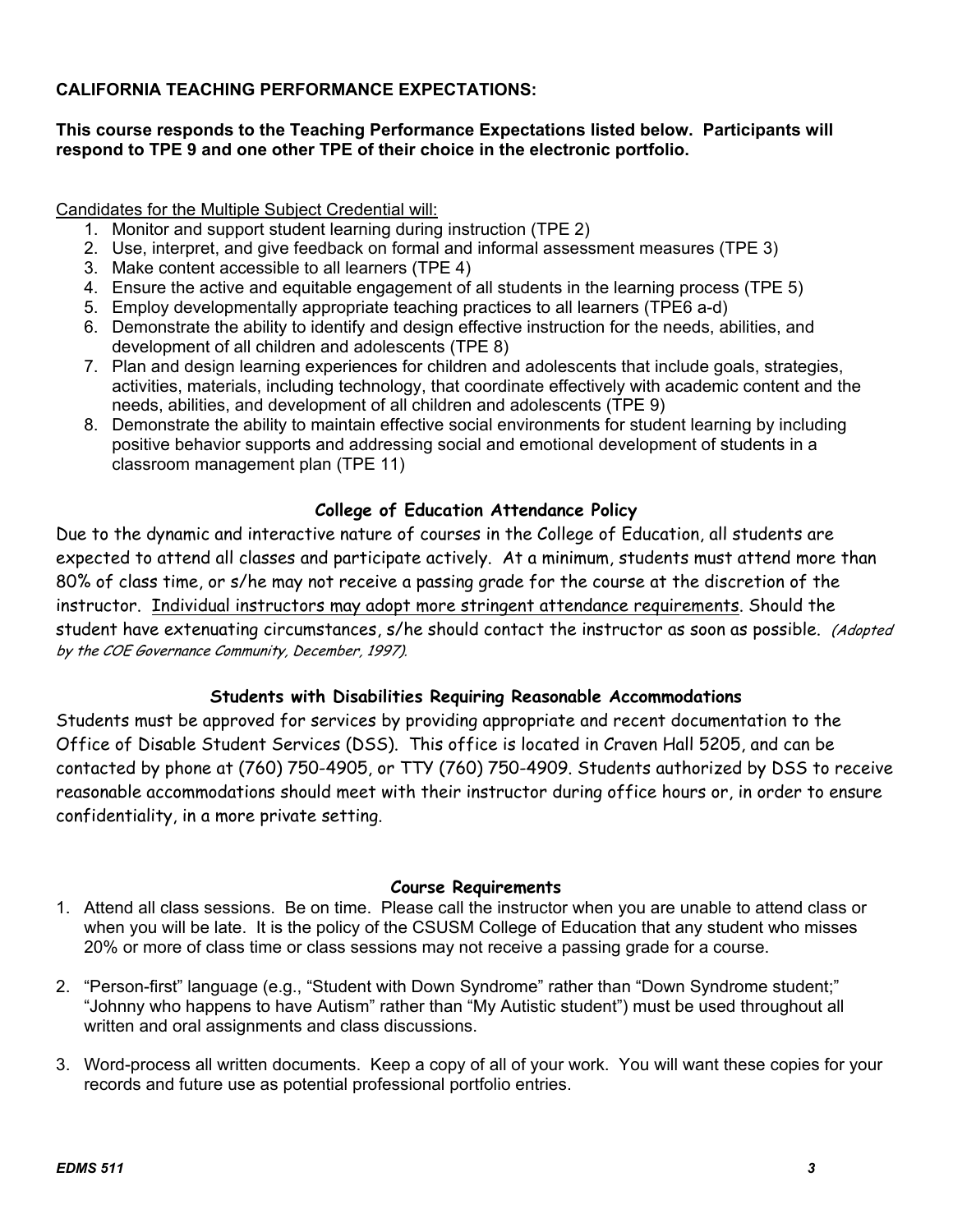- 4. Complete and hand in all assignments on the due dates for full credit. If you have extraordinary circumstances that impact completion of your assignments, please let the instructor know in advance. Any time that you have questions or concerns, please contact the instructor immediately.
- 5. Participate in class discussions and group activities and demonstrate positive interpersonal skills with classmates and instructors.
- 6. Select a class "buddy" to ensure that you receive handouts and information if you miss all or part of a class.

| $\sim$<br>-uuu .                                | $\sim$ $\sim$<br>e.<br>ele. |
|-------------------------------------------------|-----------------------------|
| $\cdot$ .<br>_<br>$\sim$<br>---<br>111ail.<br>— | -<br>∟ov∴<br>a^.            |
|                                                 |                             |

| A  | $(93-100$ points) | А- | $(91-92$ points)         |
|----|-------------------|----|--------------------------|
| B+ | $(89-90$ points)  |    | $(83-88 \text{ points})$ |
|    |                   |    |                          |

B- (81-82 points) C+ (79-80 points)

## A (Excellent): Performance at the highest level, showing sustained excellence in meeting all course objectives and requirements and exhibiting an unusual degree of intellectual initiative.

- B (Good): Performance at a high level, showing consistent and effective achievement in meeting course objectives and requirements.
- C+ (Satisfactory): Performance at an adequate level, meeting the basic objectives and requirements of the course.

#### *NOTE: The minimum acceptable grade for a course in the professional education sequence is "C+." A "B" average must be maintained. (CSUSM General Catalog)*

## **ACTIVITIES AND INSTRUCTIONAL METHODS FOR REALIZING OBJECTIVES:**

| class discussions | group work   | lecture             | readings in texts & literature |
|-------------------|--------------|---------------------|--------------------------------|
| web site access   | study guides | quick writes        | videos                         |
| demonstrations    | quizzes      | written reflections |                                |

#### **EVALUATION OF ATTAINMENT OF THESE KNOWLEDGE BASES AND SKILLS:**

| attendance         | punctuality         | active participation in class |
|--------------------|---------------------|-------------------------------|
| quizzes            | reflections         | collaborative activities      |
| class dynamics     | group presentations | critique of lessons           |
| lesson plan design | lesson presentation | creativity                    |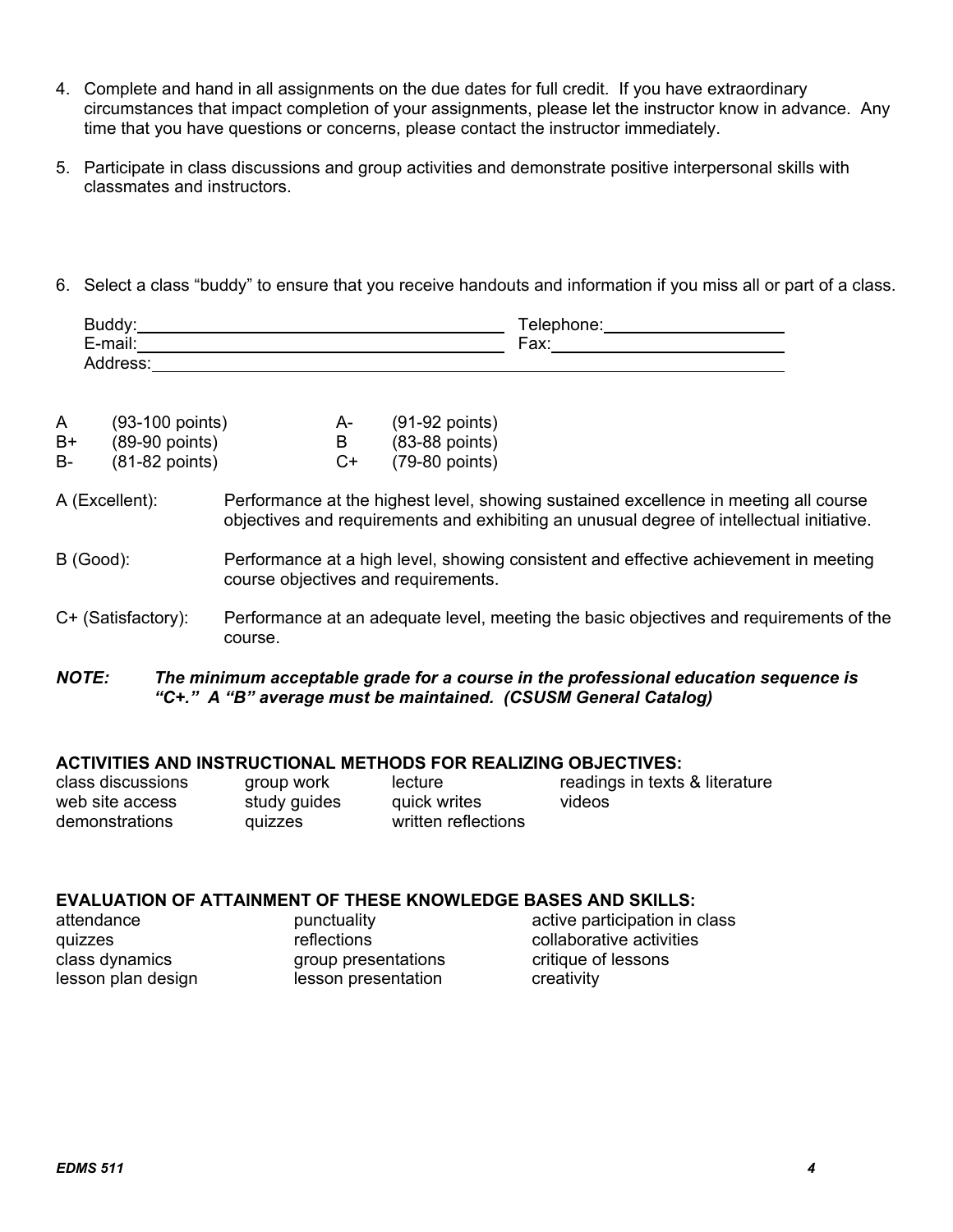# **Grading Standards**

## *Participation*

#### *(2 points maximum/class X 16 classes = 32 points)*

Regular, punctual attendance is required, as it is critical and expected in the teaching profession. Because this class is laboratory in nature, the experiences and discussions are difficult to recreate on your own. Additionally, it is important that each class member have the opportunity to exhibit collaborative teaming and participatory behavior. To reinforce our commitment to developing interpersonal skills, students can earn two points per class for arriving on time; returning from break on time; staying for all of the class; and fully participating and cooperating with classmates, instructors, and guests in accordance with agreed-upon class norms. A class participant who arrives late, departs early, or engages in "non-collaborative" behavior will receive less than the maximum two points for that given class.

#### **Design Two Universal Design Direct Instruction Lessons**

#### **(2 @ 11 = 22 points maximum)**

Each participant designs, with a team, two Direct Instruction lessons using the Direct Instruction Lesson Plan Format.

## **Quizzes**

#### **(5 quizzes @ 2 points/quiz = 10 maximum points)**

Participants complete 5 quizzes that check knowledge, comprehension, and application of the elements of effective instruction.

#### **Reading Reflections**

#### **(6 written reflections = 21 points maximum)**

Participants provide written responses to "prompt questions" regarding readings. Responses are written outside of class time and are due on the days indicated in the schedule in bold italics in the "Assignments Due Today" column of the course agenda. Reading reflection writing prompts are provided at the end of the syllabus. Each reflection is worth the number of maximum points indicated with the writing prompt at the end of the syllabus.

#### **Teaching of the Direct Instruction Lesson Plan**

#### **(10 points maximum)**

As a team, participants develop and teach 20 minutes of a Direct Instruction Lesson to classmates. A performance rubric will be provided and used by both the presenters and class participants to evaluate the demonstration.

#### **Multiple Intelligences Final Presentation**

#### **(5 maximum points)**

Teams will create and present a representation of their learnings about effective instruction. The presentation will be no more than 15 to 20 minutes in length.

| <b>Weightings of Assignments:</b>              | <b>Maximum Points</b> |
|------------------------------------------------|-----------------------|
| Attendance & Participation                     | 32                    |
| Design Two Lessons @ 11 pts./lesson plan       | 22                    |
| Quizzes (5 quizzes @ 2 points/quiz)            | 10                    |
| Reading Reflections (6 $@$ 2 to 6 points each) | 21                    |
| Teach a Lesson                                 | 10                    |
| <b>Total Teaching Act Presentation</b>         | $\overline{5}$        |
| <b>Total Maximum Points</b>                    | 100                   |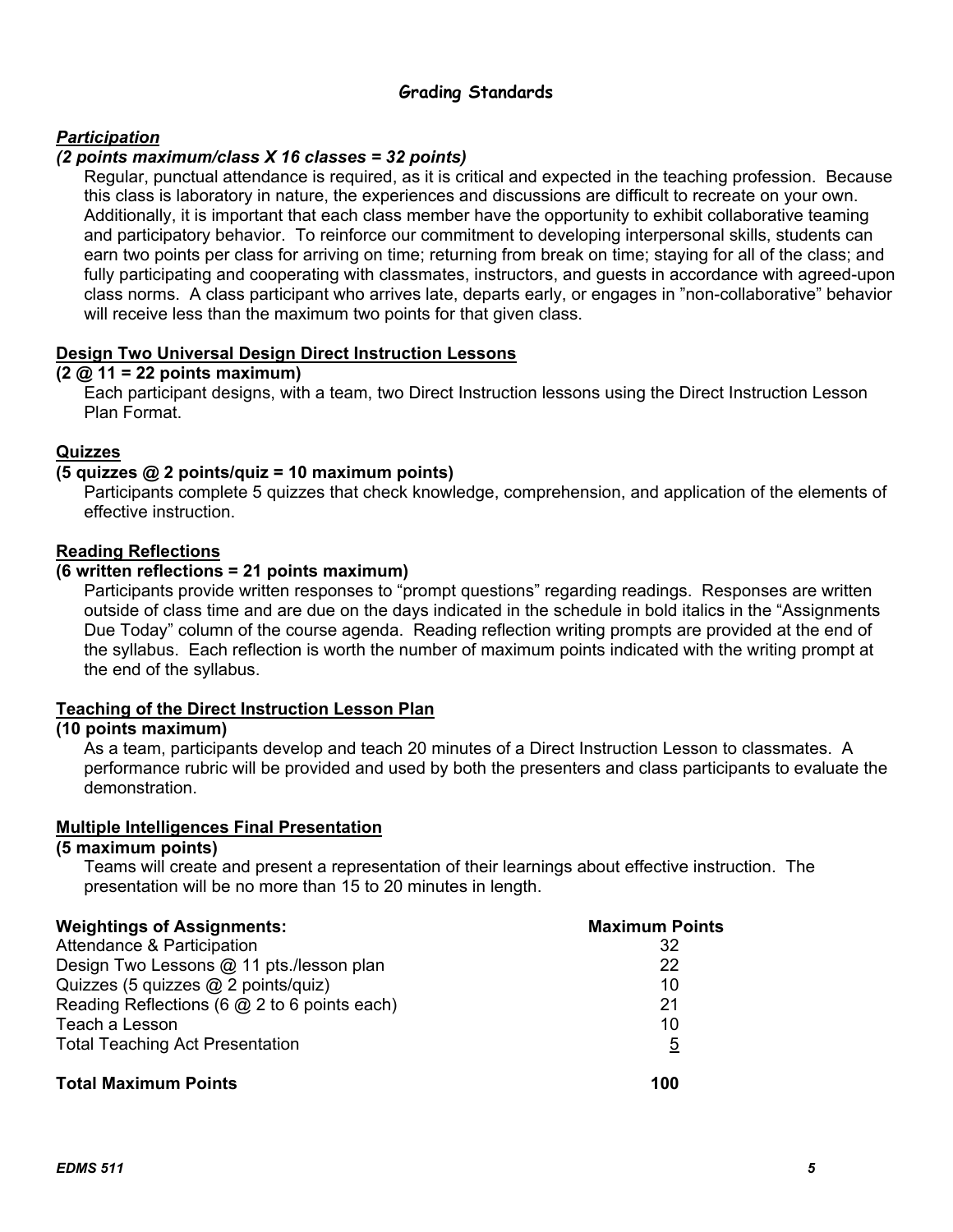# **READING REFLECTION PROMPTS AND POINTS**

## **Reflection #1 (2 points)**

Select one of the skills listed in Pause and Reflect 5.4 on page 136 of Chapter 5 of Student to Master Teacher (RO) and complete a task analysis in as much detail as possible. Be prepared to share it with classmates.

# **Reflection #2 (6 points)**

Please carefully study Chapters 3 & 8 of Student Teacher to Master Teacher (RO) prior to viewing the video(s). (*Note:* Even though Chapter 3 refers to special education classrooms, the same principles apply to every classroom.) Please answer the following questions. Be as thorough as you can in your answers. Be prepared to share your findings with classmates and/or instructors during class.

- 1. With Chapter 3 of Student Teacher to Master Teacher in mind, what did you notice about the design of the physical classroom environment that supported (or did not support) student learning? What design alternatives would you suggest?
- 2. With Chapter 3 of Student Teacher to Master Teacher in mind, what did you see in terms of levels of instructional time that supported efficient use of time?
- 3. What transition cues (Chapter 3, Box 3.2) and strategies for increasing on-task behavior (Chapter 3, Box 3.4) did you see used?
- 4. With Chapters 3 and 8 in mind, what methods for developing, introducing, and maintaining classroom rules and procedures were used in the classroom?
- 5. With your observations and Chapter 8 in mind, please complete Pause and Reflect 8.2 on page 254 of Student Teacher to Master Teacher.
- 6. With your observations and Chapter 8 in mind, please complete, Pause and Reflect 8.3 on page 256 of Student Teacher to Master Teacher.

## **Reflection #3 (2 points)**

Prior to viewing the video(s), please review pages 13-51 of the Cummings Teaching Makes a Difference text. Identify and state at least two objectives of the "lesson" or activity. Write the objectives as observable and measurable behavioral objectives that include the four essential features of quality behavioral objectives. Also, identify the level of complexity (i.e., Bloom's Taxonomy) of each objective.

## **Reflection #4 (2 points)**

Objectives: Write three behavioral objectives (one each from the Cognitive, Affective, and Psychomotor domains) that would be appropriate to include in literacy or any other academic lesson.

Remember the essential features of a quality behavioral objective:

- 1. Identifies the LEARNER(S)
- 2. Identifies "observable" and "measurable" BEHAVIOR(S) you want the learner(s) to exhibit
- 3. Identifies the GIVENS conditions under which the behavior will occur
- 4. Identifies the CRITERIA for successful performance

## **Reflection #5 (3 points)**

Identify 6 concepts, understandings, or procedures regarding a) taxonomies, b) instructional objectives, c) universal design, d) promising practices that foster inclusive education, and e) the seven instructional approaches (i.e., direct instruction, inquiry training, concept attainment, learning cycle, concept formation, unguided inquiry, cooperative learning) that have been clarified for you through classroom instruction and/or the assigned readings in the *Teaching Makes a Difference*, Student to *Master Teacher*, or *Creating an Inclusive School* texts. For each identified concept, understanding or procedure, describe your new understanding or clarification as well as why the concept/understanding/procedure is important to effective instruction. Be sure to address each of the five areas identified above (a-f) in your written response.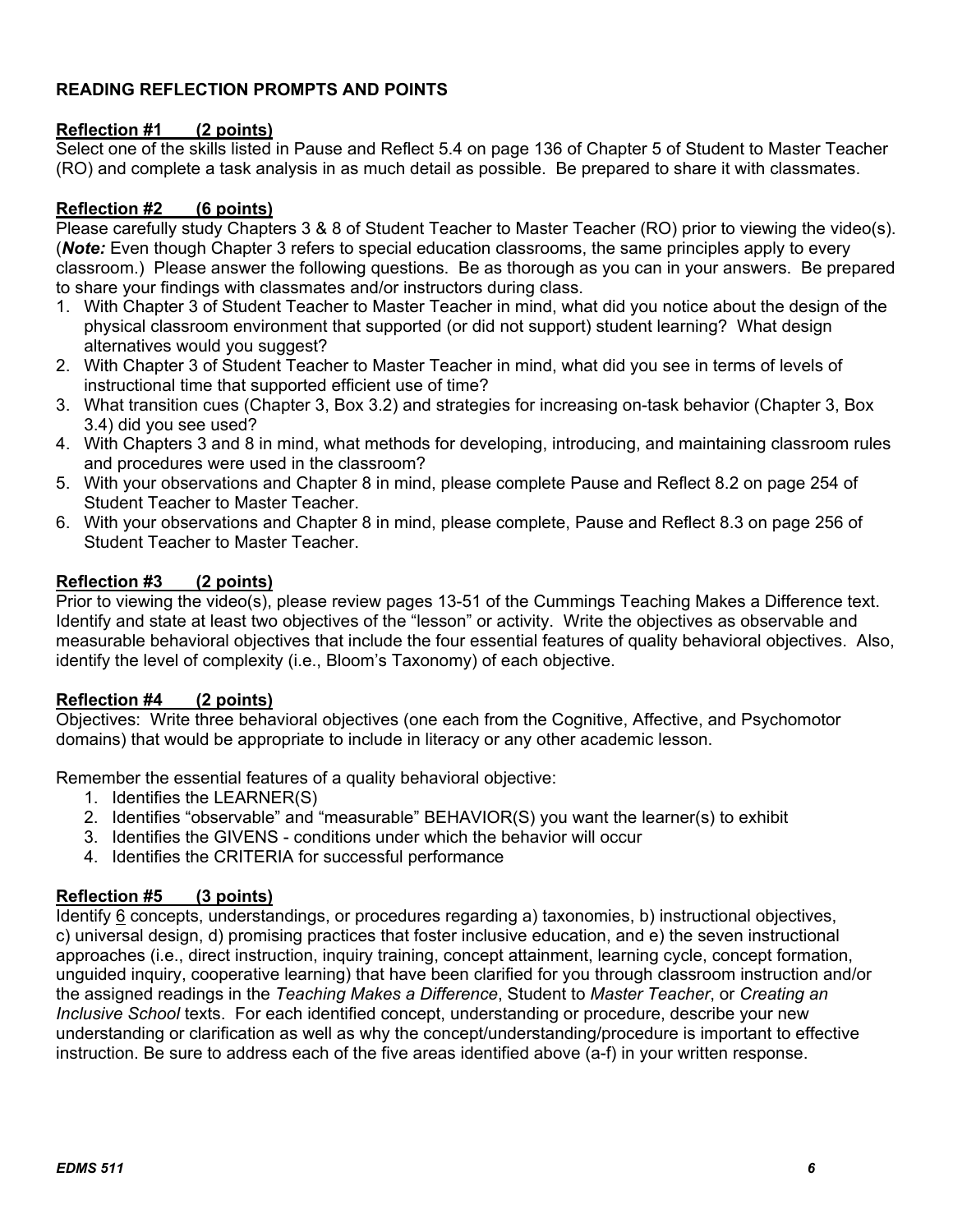## **Reflection #6\_\_\_(5 points)**

For TPE 9 (Plan and design learning experiences for children and adolescents that include goals, strategies, activities, materials, including technology, that coordinate effectively with academic content and the needs, abilities, and development of all children and adolescents), post one of your two lesson plans along with your written response to the TPE prompt. Additionally, prepare a written response in the electronic portfolio to one of the other TPEs for which you feel confident and competent that is addressed in this course.

## **Reflection #7 (Optional – Bonus 3 points)**

After reading Chapter 6 of Student Teacher to Master Teacher and Chapters 5 and 6 of *Creating an Inclusive School*, create a "Letterman's List of Top 10 Tips" for the effective delivery of instruction and establishment of democratic classrooms that identifies new or salient learnings from the chapters. For each tip, write a brief paragraph that describes the principle, concept, or practice and explains its significance to you. Be sure to include learnings from each of the three chapters.

## **All University Writing Requirement**

The all University writing requirement will be met through written reactions and reflections related to assigned readings, development of two lesson plans, and the posting of the task stream responses to TPE 9 and the self selected TPE.

# **CSUSM Academic Honesty Policy**

"Students will be expected to adhere to standards of academic honesty and integrity, as outlined in the Student Academic Honesty Policy. All written work and oral assignments must be original work. All ideas/materials that are borrowed from other sources must have appropriate references to the original sources. Any quoted material should give credit to the source and be punctuated with quotation marks.

Students are responsible for honest completion of their work including examinations. There will be no tolerance for infractions. If you believe there has been an infraction by someone in the class, please bring it to the instructor's attention. The instructor reserves the right to discipline any student for academic dishonesty in accordance with the general rules and regulations of the university. Disciplinary action may include the lowering of grades and/or the assignment of a failing grade for an exam, assignment, or the class as a whole.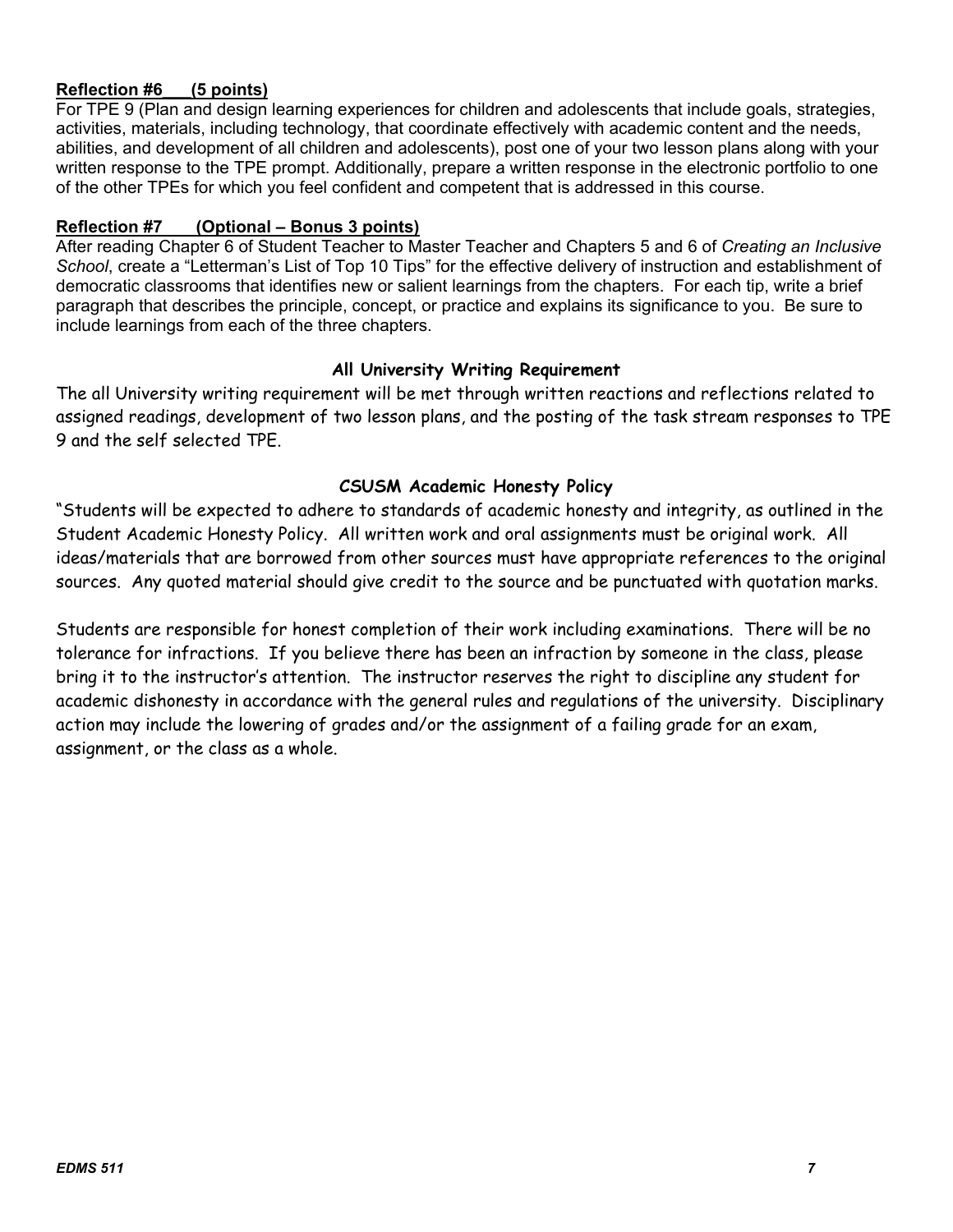# **Schedule/Course Outline**

|  |  | Summer 2005 EDMS 511 Class Schedule |  |
|--|--|-------------------------------------|--|
|--|--|-------------------------------------|--|

| <b>CLASS</b><br># | <b>DATE</b>                 | <b>TOPICS</b>                                                                                                                                                                                                                             | <b>READINGS FOR</b><br><b>TODAY</b>           | <b>ASSIGNMENTS DUE</b><br><b>TODAY</b>                                   |
|-------------------|-----------------------------|-------------------------------------------------------------------------------------------------------------------------------------------------------------------------------------------------------------------------------------------|-----------------------------------------------|--------------------------------------------------------------------------|
| 182               | $\overline{7/5}$ am &<br>pm | <b>Elements of Instruction</b><br>Task & Concept Analysis<br><b>Bloom's Taxonomy</b><br>Selecting an Objective                                                                                                                            | CM 1, 2, 3, & 11                              |                                                                          |
| 3 & 4             | $7/6$ am $\&$<br>pm         | Selecting an Objective at the<br>Correct Level of Complexity &<br><b>Difficulty</b>                                                                                                                                                       | RO <sub>5</sub>                               | <b>Reflection #1:</b><br><b>Task Analysis</b>                            |
| 5 & 6             | $7/7$ am $\&$<br>pm         | Quiz 1: Behavioral Objectives &<br><b>Taxonomies</b><br>Affective & Psychomotor<br>Taxonomies:<br>Teach to the Objective<br>Focus on the Objective Review<br>Quiz 2: Set & Closure Compare/<br><b>Contrast</b><br>Monitor & Adjust Part I | RO 3 & 8<br>CM 4, 8, & 9<br>CM 2 & 3 (Review) | Reflection #2:<br><b>Classroom Environment</b>                           |
| 7 & 8             | 7/8 am &<br>pm              | Monitor & Adjust Part II<br><b>Universal Design</b><br><b>Guided Practice: Lesson Planning</b>                                                                                                                                            | CM <sub>5</sub><br>VI <sub>6</sub>            | <b>Reflection #3:</b><br><b>Objectives</b>                               |
| 9 & 10            | $7/11$ am $\&$<br>pm        | Lesson Planning continued<br>Quiz # 3: Monitor & Adjust<br>Motivation & Retention Theory<br><b>Additional Group Work Time</b>                                                                                                             | CM 6, 7, & 10<br>VI <sub>5</sub>              | <b>Reflection #4:</b><br><b>Objectives</b>                               |
| 11 & 12           | $7/12$ am $\&$<br>pm        | Transfer & Reinforcement Theory<br><b>Lesson Plan Review</b><br><b>Total Teaching Act Review</b>                                                                                                                                          | CM Summary &<br>Glossary                      | DI Mini-Lesson #1<br><b>Reflection #5:</b><br><b>Clarified Concepts</b>  |
| 13 & 14           | $7/13$ am $\&$<br>pm        | <b>DI Mini-Lesson Demonstrations</b><br>Quiz #4: Reinforcement Theory                                                                                                                                                                     |                                               |                                                                          |
| 15 & 16           | $7/14 \text{ m } 8$<br>pm   | <b>DI Mini-Lesson Demonstrations</b><br>Quiz # 5: Total Teaching Act<br><b>MI Final Presentations List</b>                                                                                                                                |                                               | <b>Reflection #7 (Optional):</b><br>"Letterman's List"                   |
|                   | 7/21                        |                                                                                                                                                                                                                                           |                                               | DI Mini-Lesson #2<br><b>Reflection 6:</b><br><b>Electronic Portfolio</b> |